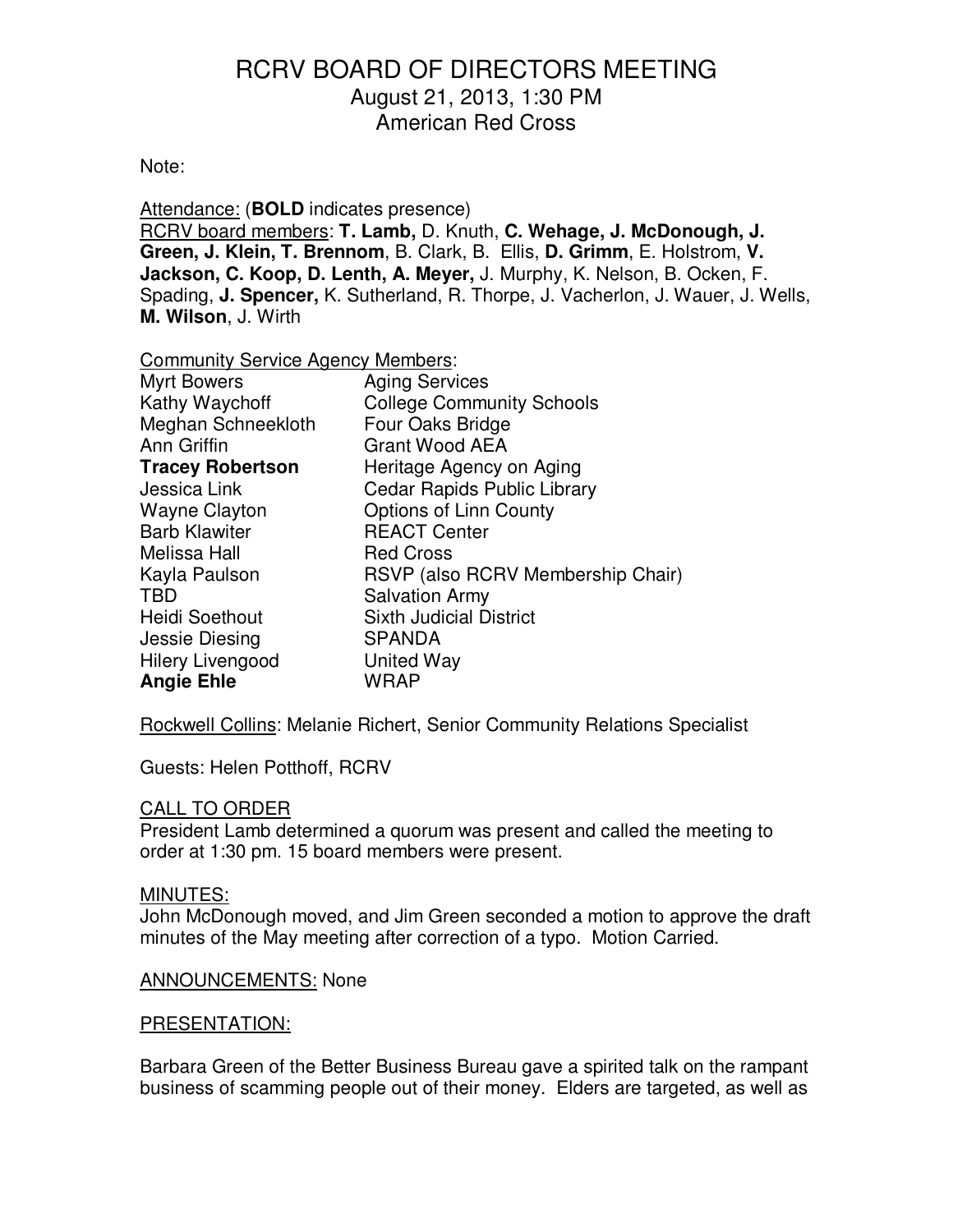infants. People readily give out sensitive information on the telephone that they would never share face to face with a con artist. In the coming couple of years, implementation of pieces of the Affordable Care Act will multiply these schemes. RCRV members are urged to check out the BBB web site

OLD BUSINESS: Mike Wilson reported on the recent Working Together Celebration, a form of volunteer fair, at Rockwell Collins. At that event, Martha May sought him out and expressed an interest in meeting with us, and attending one of our Community Projects meeting. Ms. May is Senior Vice President, Human Resources at Rockwell Collins.

NEW BUSINESS: - NoneROCKWELL COLLINS REPORT: - Melanie Richert

## PARTNER AGENCY REPORTS:

Options of Linn County- Wayne Clayton( via email): I apologize for my absence, but I won't be able to attend the RCRV board meeting on Aug 21. I will be out of town assisting my son with moving in to his college dorm room. Here is a brief activity report for the minutes.

Options has just completed our CARF accreditation survey. It went well. One strength the surveyors pointed out is our association with RCRV and the variety of adaptive vocational devices and sensory items you provide.

An upcoming event in October is the Abilities in Action conference in which we share a display table with RCRV.

Thanks for all you do.

## Cedar Rapids Public Library (via email): - Jessica Link

I'm afraid I won't be able to join the board meeting today due to a full schedule with the opening of the library this weekend. Below is my agency update:

The Grand Opening of the Cedar Rapids Public Library is this Saturday, August 24. The event will start with a party in Greene Square Park at 9am, a short ceremony at 10am followed by a community ribbon cutting, and then the doors will open! This new library was built to replace the library that was lost in the 2008 flood. It is three stories tall and features a theatrical performance auditorium, several conference rooms, a publicly accessible green roof, and a café. The library has over 225,000 materials available for check-out including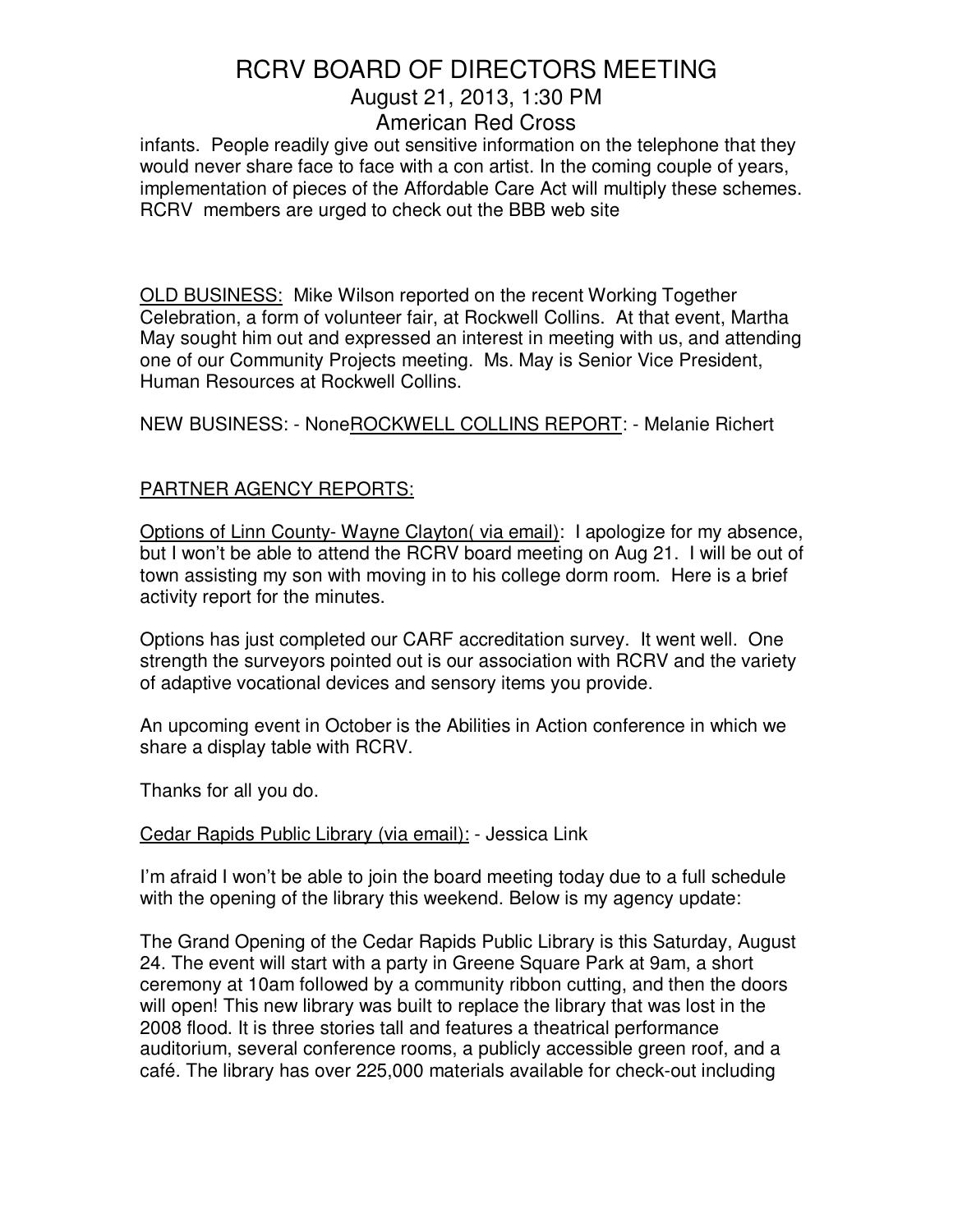books, magazines, DVDs, Blu-Rays, music CDs, books on CD, and children's materials.

There are still a few volunteer opportunities for the big day. You can view the opportunities and register to volunteer here: http://www.signupgenius.com/go/10C0D49ADA92AA2F58-grand

WRAP: - Angie Ehle

WRAP has completed 28 jobs in 2013 to date, a record pace. The queue is now at just 3. WRAP needs more designers; none of the three in the queue are covered yet.

## RSVP Agency Report – Kayla Paulson (via email):

Kayla Paulson isn't here today because she is attending and presenting at the Corporation for National Community Service Conference in Chicago this week.

Kayla is continuing efforts to accurately report the impact that RCRV is making in our community. She wants to thank all of the volunteers and agencies that are working with her to accurately reflect the volunteer efforts of RCRV members. Kayla hopes to soon be able to share the number of non-profits that have RCRV members on their boards and leadership teams.

## **OPPORTUNITIES**

If anyone is interested in sharing their knowledge, passions and talents with elementary students reach out to KPaulson@uweci.org and she will connect you with Beth Malicki.

There is a large need for tutors, readers, and mentors with elementary students throughout Linn County. Please let me know if you would be interested in learning more about these volunteer opportunities.

Bill Payee positions are open at Heritage Area Agency on Aging

Clerical and Office Administrative Positions are available for multiple agencies.

Heritage Agency on Aging: - Tracey Robertson

Heritage is in need of money managers to handle bill paying and checkbooks.

RCRV COMMITTEE CHAIR REPORTS:

Community Projects: - John McDonough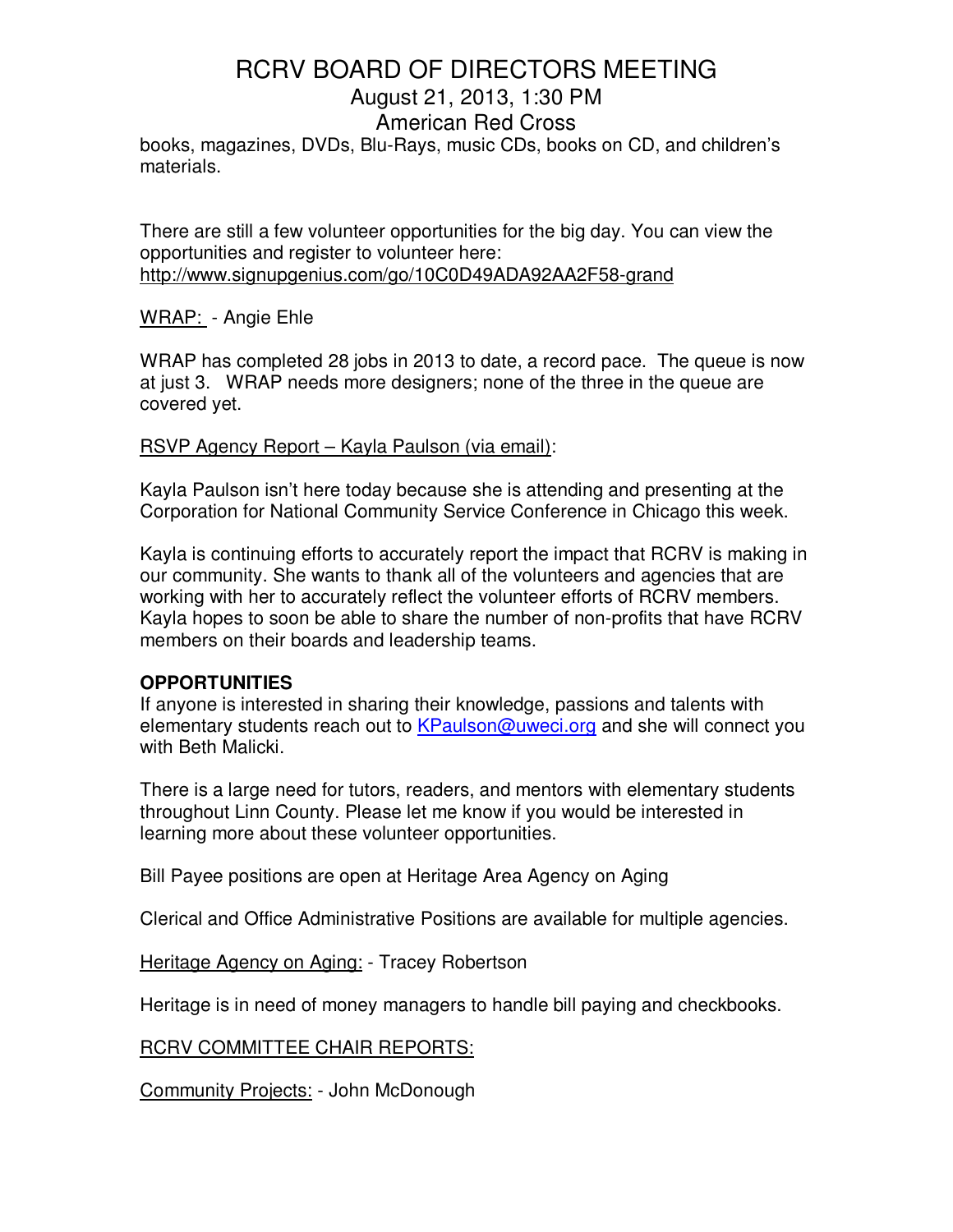We had several visitors this past two months. Namely:

- 1. Michele Catlett of the American Heart Assn requesting assistance with the recent Heart Walk in the Cedar Rapids area. She also requested us to fab a Plinko board and a bean bag toss game.
- 2. Stephen Stonebraker of Iowa One Call, Des Moines. He would like a power point presentation for elementary aged students such that he can make presentations to show problems associated with digging without calling Iowa One Call. Jim Spencer is the contact person for this effort.
- 3. Jan Ahlberg, a physical Therapist is looking for a page turner for one of her patients due to cerebral palsey. No input to her yet.
- 4. Molly Ollinger-Topf, Coalition Leader for the Reach Out and Read Iowa program from Des Moines. She would like us to make some book shelves that she can locate in local Doctor offices that specialize in pediatric patients.

Still no contact with the lady who took over Sue Nelson's function at Rockwell Collins for the insurance program. I now have a name. The presentation is ready for review and approval cycle. October 7, 8, and  $9<sup>th</sup>$  at 9, 12:30 and 3 have been reviewed at the Kirkwood Training and Outreach Service Center in Marion. Don Grimm, Harlan Hanson and James Wolfe will be the speakers again this year. Still no word from Rockwell Collins as to whether they will pay for the room or not.

We continue to support local nonprofit agencies in the area.

If you can dream it, we can do it

Data Base: – Jim Klein and Bill Ellis

The database has been updated, and new retirees data has been forwarded to Kayla for welcome letters.

Communications: - Jim Green

A quickie newsletter will be published in September to announce the Annual Meeting, and to invite all retirees to attend Health Insurance meetings at Kirkwood Training and Outreach Center (assuming someone pays the rent at KTOS.

MEMBERSHIP and RETENTION - Kayla Paulson (via email):